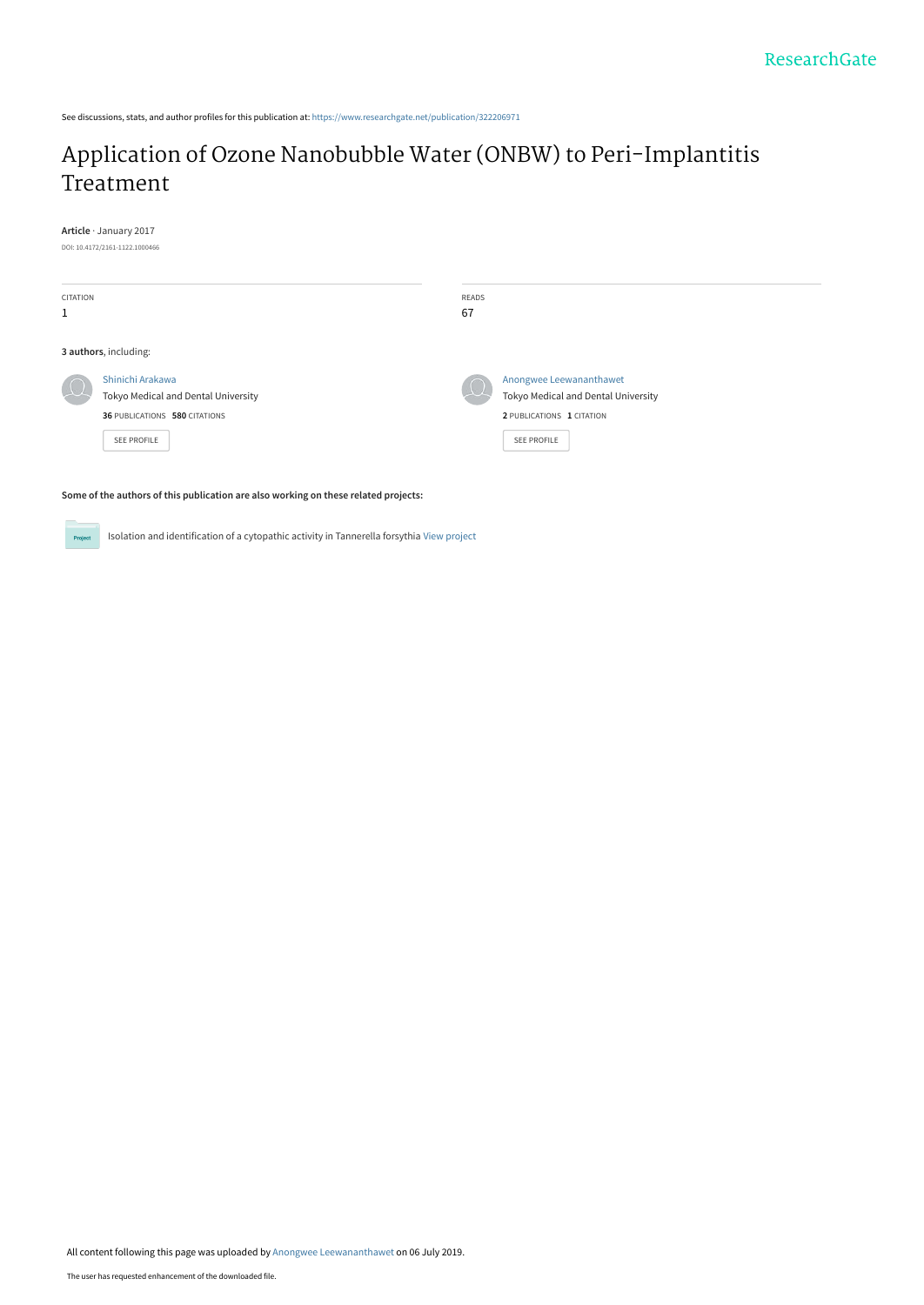

# Application of Ozone Nanobubble Water (ONBW) to Peri-Implantitis Treatment

#### **Shinichi Arakawa**1\***, Mitsuru Sugisawa**<sup>2</sup>  **and Anongwee Leewananthawet**1,3

*<sup>1</sup>Graduate School, Department of Lifetime Oral Health Care Science, Tokyo Medical and Dental University, Japan*

*<sup>2</sup>Sugisawa Dental Clinic, Japan*

*<sup>3</sup>Graduate School, Department of Periodontology, Tokyo Medical and Dental University, Japan*

\***Corresponding author:** Shinichi Arakawa, Professor, Graduate School, Department of Lifetime Oral Health Care Science, Tokyo Medical and Dental University, 1-5-45, Yushima, Bunkyo-Ku, Tokyo, Japan, 113-8510, Tel: +81-3-5803-4968; Fax: +81-3-5803-0239; E-mail: [shinperi@tmd.ac.jp](mailto:shinperi@tmd.ac.jp)

**Received date:** October 24, 2017; **Accepted date:** November 27, 2017; **Published date:** December 04, 2017

**Copyright:** © 2017 Arakawa S, et al. This is an open-access article distributed under the terms of the Creative Commons Attribution License, which permits unrestricted use, distribution, and reproduction in any medium, provided the original author and source are credited.

#### **Abstract**

In this case report, we investigated the effects of Ozone nanobubble water (ONBW) on peri-implantitis lesions with non-surgical treatment. ONBW preserves the ozone gas nucleus for more than 6 months although half life time of ozone water was almost 30 minutes. ONBW exerts anti-microbial activity towards several kinds of bacteria including periodontopathic bacteria and cariogenic bacteria. There was no cytotoxicity against oral epithelial and mucosa cells. The Advanced quick bonding (AQB) implants on 19 and 20 were placed on a patient 43 years old female four years ago. The chief complaint of her was swelling at the site of 20. The patient presented swollen at peri-implant area, Bleeding of probing (BOP), and probing depth (PD)=6 mm at buccal site of an implant of 20. There was no findings of mobility at concerned implant. The bone resorption and a radiolucent part around the implant was confirmed with periapical radiograph. The amount of bone loss was 5.0 and 6.5mm at mesial and distal site of 20, respectively. This peri-implantitis was evaluated the case required surgical therapy. In addition to mechanical plaque control, the patient received regular professional oral hygiene treatment and irrigation with ONBW every week at 100mL each. And also, regarding chemical plaque control, the irrigation for pockets was also performed at home by the patient at a frequency of three times a day every day. After 12 weeks, soft tissues of the peri-implant presented no clinical signs of inflammation and BOP, and PD was 3 mm. The bone levels did not change significantly as demonstrated by the follow-up roentgenography taken after 3 years. Microbiologically, the number of red-complex of periodontopathic bacteria have been decreased substantially. This case report supports that ONBW might be effective and predictable as an adjunctive therapy for peri-implantitis. To the best our knowledge, this is the first report on describing the peri-implantitis treatment with ONBW. **Example 12 Conservation**  $\theta$  **Conservation**  $\theta$  **Conservation**  $\theta$  **Conservation**  $\theta$  **Conservation**  $\theta$  **Conservation**  $\theta$  **Conservation**  $\theta$  **Conservation**  $\theta$  **Conservation**  $\theta$  **Conservation**  $\theta$  **Conserv** 

**Keywords:** Ozone nanobubble water (ONBW); Peri-implantitis; Bactericidal activity

**Abbreviations** ONBW: Ozone nanobubble water

#### **Introduction**

Peri-implant diseases were classified in two types such as periimplant mucositis and peri-implantitis. Нe peri-implant mucositis is a reversible inflammatory disease localized at the mucosa. On the other hand, peri-implantitis is characterized by an inflammatory status around an implant, which included both inflammation at soft tissue and progressive bone resorption circumferentially around an osseointegrated dental implant [1]. Нere are some studies describing the prevalence of peri-implantitis. In a review, the prevalence of periimplantitis varied from 15% to 56% at the patient level [2]. In another study with samples of 245 patients from a private practice, the prevalence of peri-implantitis varied from 12% to 22% [3].

These inflammation and infection at peri-implant supportive tissues were associated with biofilm composed with pathogenic microorganisms [4] which mediated inflammatory soft tissue response at soft tissue and bone at peri-implant area [2]. Rosenberg et al. reported that peri-implantitis lesions have similar microbiota to those of chronic periodontitis [5]. Gloria IL, et al. reported in their systemic review that healthy implants and peri-implantitis are colonized by periodontopathic microorganisms. Porphyromonas gingivalis and especially Prevotella intermedia/nigrescens may be more frequent in diseased implants. Moreover, peri-implantitis is characterized by the colonization of non-cultivable asaccharolytic anaerobic gram-positive and gram-negative rods [6].

For treatment of peri-implantitis, several therapies have been reported [7-9]. Non-surgical treatments usually include debridement with curretts or air abrasion, and these can be with antibiotic therapy [10,11]. For the latter, chlorhexidine rinses or deposits or erbium:yttrium-aluminum-garnet (Er: YAG) laser application has been used. Surgical treatments involve access to lesion followed by debridement, in some cases, regenerative therapy such as bone grafts or barrier membranes [12]. Since there were few long-term prospective randomized studies, ideal peri-implantitis therapies have not been elucidated. However, the cumulative interceptive supportive therapy (CIST) protocol serves as the guideline for the treatment of the periimplantitis [4,13].

Ozone has been accepted as a treatment modality in many countries as [ozone therapy.](https://www.austinozone.com) Ozone is composed of a three-atom molecule consisting of three oxygen atoms. Ozone has been utilized in both an aqueous and gaseous form in medicine and dentistry [14]. Ozone therapy provides antimicrobial, anti-inflammatory, and wound healing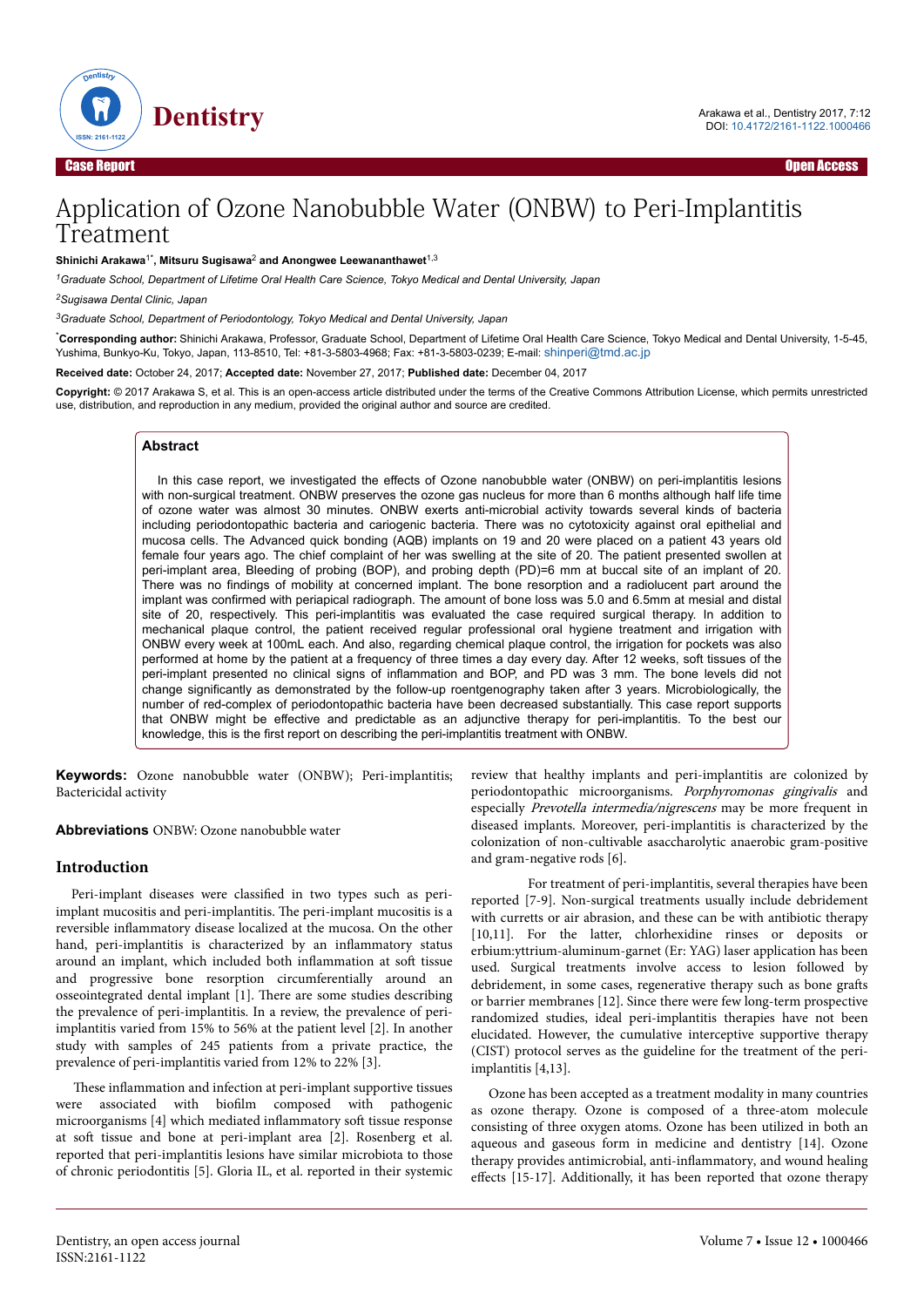also has several kinds of desired effects, such as immune-stimulating, anti-hypoxic, analgesic, detoxicating and biosynthetic ones [18]. It was used in several empirical studies as a therapeutic agent for chronic wounds (like trophic and ischemic ulcers and diabetic wounds, etc.) [19]. Нe use of ozone was also examined in viral-fungal and bacterial infections, ocular, ischemic, orthopedic, hematological, neurodegenerative, pulmonary, renal and dermatological diseases; and in age-dependent macular degeneration [20]. In dentistry, it has also been used in the gaseous or aqueous form to inhibit bacterial proliferation, obtain epithelial wound-healing, enhance local oxygen supply, eliminate cariogenic bacteria, disinfect the root canals, and promote hemostasis [21-23]. Regarding the cytotoxicity of ozone, there were some reports described that aqueous ozone is highly biocompatible with fibroblasts, cementoblasts, and epithelial cells [24-26], suggesting that aqueous ozone would be suitable for treating oral infectious diseases such as periodontal diseases. Although a halflife of ozonated water is about only 30 min, CHIBA and TAKAHASHI [27] developed a patented procedure to produce ozone nano-bubble water (ONBW) which name has recently been changed to Ozone Ultrafine Bubble Water approved by International Organization for Standardization (ISO). Нe diameter of a nano-bubble is less than 100 nm, and is produced by the collapse of a micro-bubble  $(\leq 50 \text{ }\mu\text{m} \text{ in }$ diameter) in an electrolyte solution by means of a physical stimulus. ONBW keeps the oxidation ability as aqueous ozone for more than 6 months when protected from the exposure to ultraviolet rays [28]. Since ONBW is highly stabilized, it is easy and convenient to use as a disinfectant solution at both home and clinical room. Hayakumo S, et al. reported that ONBW possesses the potent bactericidal activity against periodontopathic bacteria without exhibiting toxicity to human oral tissues [29] and that irrigation with ONBW at subgingival area may be an effective antimicrobial adjunct to mechanical instrumentation in the management of periodontal infections [30]. This study reports the effect of ONBW on treating peri-implantitis.

# **Case Report**

A 43-year old female patient with no local and systemic contraindications to oral surgery came to the dental clinic of Sugisawa Dental Clinic in 2015. This patient received implant treatment at 20 and 19 in 2011. Нe implants embedded were AQB implant (Advance Co., Tokyo, Japan) (4MS: 4.00 mm in diameter and 10.00mm in length at 20 and 3MS: 3.00 mm in diameter and 10.00 mm in length at 19). The patient showed sign of swelling at peri-implant soft tissues, associated with Bleeding of probing (BOP), probing depth (PD)=6 mm at buccal site of an implant of 20 (Figures 1 and 2).



Figure 1: Oral photograph in 2015. Нe patient showed sign of swelling of peri-implant soft tissues, associated with Bleeding of probing (BOP), probing depth (PD)=6mm at buccal site of an implant of 20.



Figure 2: The patient showed swelling of peri-implant soft tissues, associated with Bleeding of probing (BOP), probing depth (PD)=6 mm at buccal site of an implant of 20.

No clinical signs of mobility were recorded. However, the defect consisted of a circumferential bone resorption and a radiolucent area delimitating the implant were confirmed by periapical radiograph. Нe amount of bone loss was 5.0 and 6.5 mm at mesial and distal site of 20, respectively (Figure 3). According to CIST, surgical therapy was necessary in this case [4].



Figure 3: The amount of bone loss was 5.0 and 6.5mm at mesial and distal site of 20, respectively at 0 week. Нe mesial and distal levels of the peri-implant marginal bone were recovered radiographically at 12 weeks and this condition was stable following 3years.

However, in this case, we selected the mechanical plaque control using sonic a toothbrush and an interdental brush, and chemical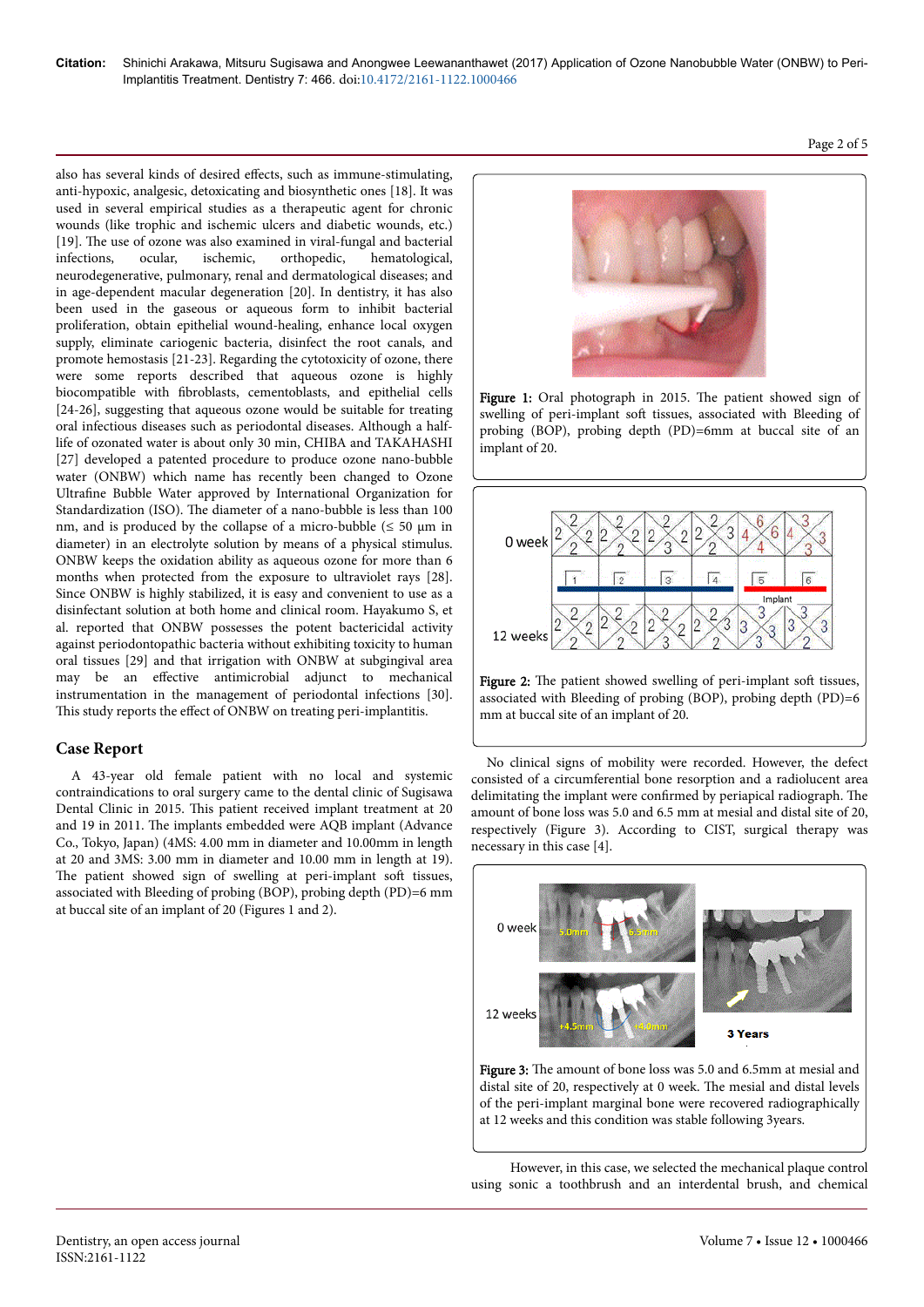plaque control using ONBW (KYOCERA Corporation, Kyoto, Japan) which contains about 1.5 ppm of ozone as gas nucleus (Figure 4). The patient received regular professional oral hygiene procedures and irrigation with ONBW every week at 100 mL each by the dentist. Moreover, the irrigation for pockets was performed at home by herself at a frequency of three times a day every day.



control by using sonic toothbrush and interdental brush, and chemical plaque control using ONBW (KYOCERA Corporation, Kyoto, Japan).

After12 weeks, soft tissues of the peri-implant presented no clinical signs of inflammation and BOP, and PD was 3 mm (Figures 2 and 5).



Figure 5: Oral photograph after 12 weeks. The PD was decreased to 3mm at buccal site of an implant of 20.

| <b>Species</b>           | 0W            | <b>12W</b> |
|--------------------------|---------------|------------|
| A. actinomycetemcomitans | < 10          | 10         |
| P. intermedia            | 10            | 10         |
| P. gingivalis            | 7,800 (5.57%) | 10         |
| T. forsythia             | 5,300 (3.79%) | 58 (1.31%) |
| T. denticola             | 1,000 (0.71%) | 10         |
| Total                    | 1,40,000      | 4,400      |

Table 1: The number of red-complex of periodontopathic bacteria have been decreased substantially, Porphyromonas gingivalis, Tannerella forsythia, and Treponema denticola: 7800 to <10, 5300 to 58, and 1000 to <10, respectively.

Recovery of the mesial and distal levels of the peri-implant marginal bone were confirmed radiographically (Figure 3). Нe bone levels were stable which demonstrated by the follow-up roentgenography taken after 3 years (Figure 2). Microbiologically, the number of bacteria at the buccal site of 20 was evaluated by using real-time PCR (polymerase chain reaction). Нe number of red-complex of periodontopathic bacteria have been decreased substantially, Porphyromonas gingivalis, Tannerella forsythia, and Treponema denticola: 7800 to <10, 5300 to 58, and 1000 to <10, respectively (Table 1). Furthermore, we have other cases in which good healing were obtained equally by treating with ONBW (date not shown).

### **Discussion**

The present case report described the clinical outcome obtained following a non-surgical treatment of peri-implantitis by using ONBW. We have already carried out clinical and microbiological examination in order to evaluate the effects of ONBW irrigation in addition to mechanical debridement for periodontal treatment. It was revealed that all clinical parameters were improved and the mean total numbers of bacteria in subgingival plaque were reduced. We concluded that these results suggested that subgingival irrigation with ONBW may be effective in treating peri-implantitis. As far as we know, this is the first report to describe the peri-implantitis treatment with ONBW.

In this report, irrigation with ONBW has been proven to be an effective additional treatment with mechanical plaque control. In 2004, Lang et al. presented valuable guidelines based on a diagnostic therapeutic algorithm [13]. A surgical approach in addition to the implant surface decontamination and antibiotic therapy should be performed for peri-implantitis treatment. However, in this case bone regeneration around the implant was obtained by using ONBW. Gloria I L, et al. reported that heterogeneous bacteria including periodontopathic bacteria, uncultivable asaccharolytic anaerobic gram-positive rods and other uncultivable gram-negative rods and opportunistic microorganisms were infected in peri-implantitis lesions  $[6]$ .

As we have reported, ONBW possesses microbicidal activity against a variety of periodontopathic bacteria [30]. By irrigation with ONBW, the number of bacteria caused peri-implantitis might be decreased and the ability of HA to provide osseous conduction capacity might be induced. Furthermore, the basic mechanisms of action of ozone in medicine have been clarified for many years [31]. The possible profits of ozone in medicine are generally assigned to its antimicrobial, disinfectant, and healing effects. In addition, Bocci et al. have described that a small dose of ozone can stimulate several useful biochemical reactions and activate the signal transduction for antioxidant system [32, 33]. Нe microbicidal properties of ozone have made the utilization of ozone in dentistry [34]. Ozone has also been used for the treatment for early carious lesions, ulcerations, and herpetic lesions of the oral mucosa, the sterilization of cavities and root canals, and periodontal pockets, and the cleaning of dentures [35-37]. Erdemci F, et al. reported on the investigation of the effects of systemic and topical ozone utilization in alveolar bone regeneration after tooth extraction. Нey concluded that postoperative long-term systemic ozone application can accelerate alveolar bone healing following extraction [38]. Ozdemir H, et al. evaluated the effect of ozone therapy on autogenous bone graft in calvarial defects [39]. They concluded that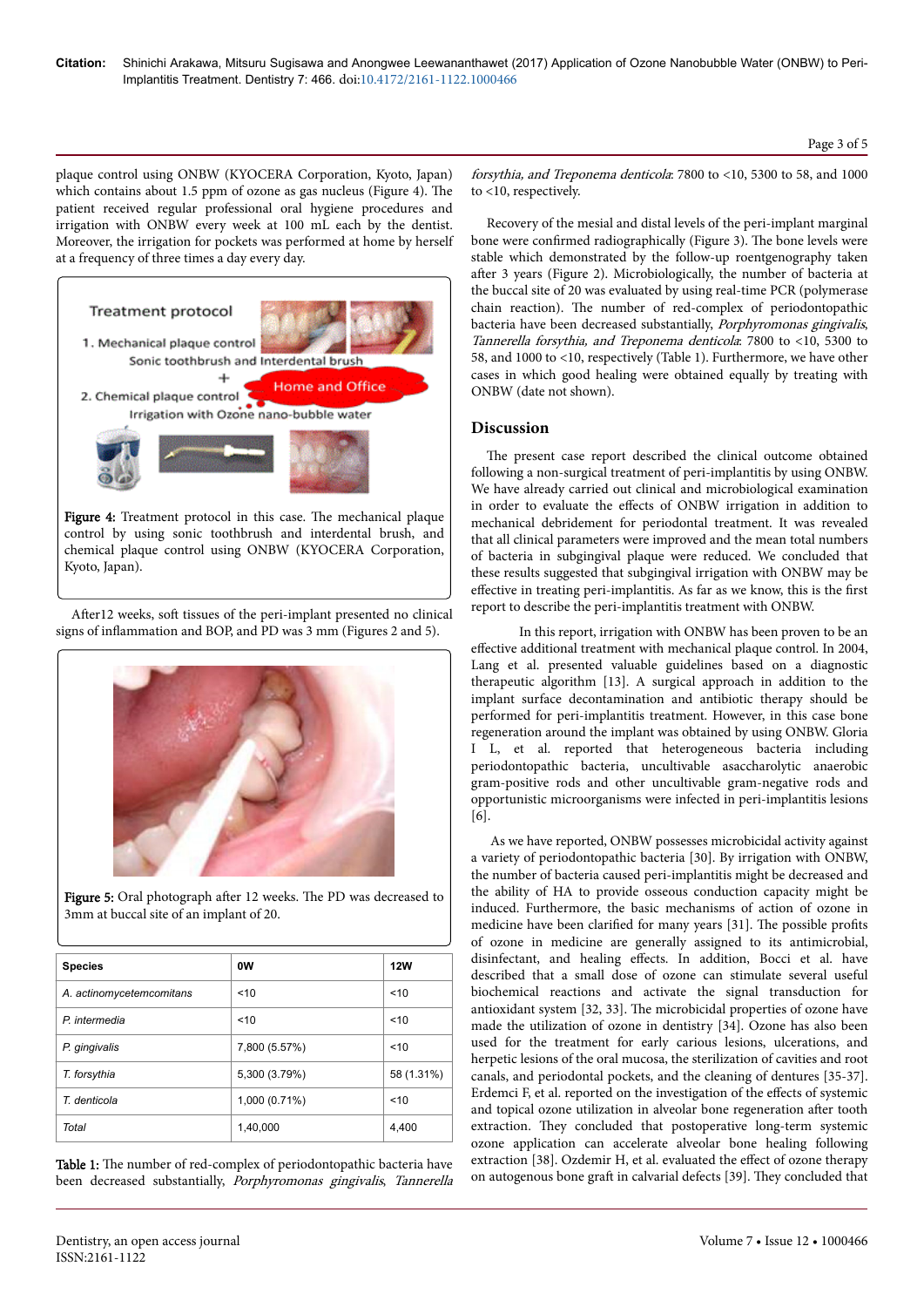ozone therapy provided to new bone formation with an autogenous bone graft in the rat calvarial defect model. Another study also described that ozone therapy was effective on bone formation in calvarial defects of rats [40].

Although ozone therapy is very effective and safe for treatment, there is one problem that a half-life time of ozonated water is about only 30 min. On the other hand, nanobubbles are maintained for more than 6 months in electrolytic solution [28]. Нe high stability of ONBW allows for bottling and use as a disinfectant solution at both clinical room and patient's home easily. Future studies should compare the irrigation of ozone-inactivated ONBW or other disinfectants and investigate the effects of ONBW to peri-implantitis related to the other kind of implants such as titanium or zirconium implant. In this report, topical application of ONBW for decontamination at peri-implantitis lesion has been proved to be an effective treatment option when coupled with mechanical plaque control.

### **Conclusion**

This case report supports that ONBW might be effective and predictable as an adjunctive therapy for the treatment of periimplantitis. As far as we know, this is the first report to describe the peri-implantitis treatment with ONBW. Future studies should compare the irrigation of ozone-inactivated ONBW or other disinfectant and investigate the effect of ONBW to peri-implantitis related to the other kind of implant such as titanium or zirconium implant.

## **Conflict of Interest**

The authors have no conflicts of interest directly relevant to the content of this article.

### **References**

- [Lindhe J, Meyle J \(2008\) Peri-implant diseases: consensus report of the](https://doi.org/10.1111/j.1600-051x.2008.01283.x) [sixth European workshop on periodontology. J Clin Periodontol 35:](https://doi.org/10.1111/j.1600-051x.2008.01283.x) [282-285.](https://doi.org/10.1111/j.1600-051x.2008.01283.x)
- 2. [Zitzmann NU, Berglundh T \(2008\)](https://doi.org/10.1111/j.1600-051x.2008.01274.x) Definition and prevalence of peri[implant diseases. J Clin Periodontol 35: 286-291.](https://doi.org/10.1111/j.1600-051x.2008.01274.x)
- 3. Mir-Mari J, Mir-Orfila P, Figueiredo R, Valmaseda-Castello'n E, Gay-[Escoda C \(2012\) Prevalence of peri-implant diseases. A cross-sectional](https://doi.org/10.1111/j.1600-051x.2012.01872.x) [study based on a private practice environment. J Clin Periodontol 39:](https://doi.org/10.1111/j.1600-051x.2012.01872.x) [490-494.](https://doi.org/10.1111/j.1600-051x.2012.01872.x)
- 4. Mombelli A, Lang NP (1998) Нe diagnosis and treatment of periimplantitis. Periodontol 2000 17: 63-76.
- [Rosenberg ES, Torosian JP, Slots J \(1991\) Microbial](https://doi.org/10.1034/j.1600-0501.1991.020306.x) differences in 2 [clinically distinct types of failures of osseointegrated implants. Clin Oral](https://doi.org/10.1034/j.1600-0501.1991.020306.x) [Implants Res 2: 135-144.](https://doi.org/10.1034/j.1600-0501.1991.020306.x)
- 6. [Gloria IL, Marı´a AS, Diana MC, Marı´a VR, Luz AG \(2017\) Microbiome](https://doi.org/10.1902/jop.2017.170123) and microbial biofilm profiles [of peri-implantitis: A systematic review. J](https://doi.org/10.1902/jop.2017.170123) [Periodontol 88: 1066-1089.](https://doi.org/10.1902/jop.2017.170123)
- 7. [Faggion CM Jr, Listl S, Fru¨hauf N, Chang HJ, Tu YK \(2014\) A systematic](https://doi.org/10.1111/jcpe.12292) [review and Bayesian network metaanalysis of randomized clinical trials](https://doi.org/10.1111/jcpe.12292) [on non-surgical treatments for peri-implantitis. J Clin Periodontol 41:](https://doi.org/10.1111/jcpe.12292) [1015-1025.](https://doi.org/10.1111/jcpe.12292)
- [Faggion CM Jr, Chambrone L, Listl S, Tu YK \(2013\) Network meta](https://doi.org/10.1111/j.1708-8208.2011.00384.x)[analysis for evaluating interventions in implant dentistry:](https://doi.org/10.1111/j.1708-8208.2011.00384.x) Нe case of [peri-implantitis treatment. Clin Implant Dent Relat Res 15: 576-588.](https://doi.org/10.1111/j.1708-8208.2011.00384.x)
- 9. [Chan HL, Lin GH, Suarez F, MacEachern M, Wang HL \(2014\) Surgical](https://doi.org/10.1902/jop.2013.130563) [management of peri-implantitis: A systematic review and meta-analysis](https://doi.org/10.1902/jop.2013.130563) [of treatment outcomes. J Periodontol 85: 1027-1041.](https://doi.org/10.1902/jop.2013.130563)
- 10. [Jepsen S, Berglundh T, Genco R \(2015\) Primary prevention of peri](https://doi.org/10.1111/jcpe.12369)[implantitis: Managing peri-implant mucositis. J Clin Periodontol 42:](https://doi.org/10.1111/jcpe.12369) [S152-S157.](https://doi.org/10.1111/jcpe.12369)
- 11. Tonetti MS, Chapple IL, Jepsen S, Sanz M (2015) Primary and secondary prevention of periodontal and peri-implant diseases introduction to, and objectives of the consensus from the 11 European Workshop on Periodontology. J Clin Periodontol 42: S1-S4.
- 12. [Muthukuru M, Zainvi A, Esplugues EO, Flemmig TF \(2012\) Non-surgical](https://doi.org/10.1111/j.1600-0501.2012.02542.x) [therapy for the management of peri-implantitis: A systematic review. Clin](https://doi.org/10.1111/j.1600-0501.2012.02542.x) [Oral Implants Res 23: 77-83.](https://doi.org/10.1111/j.1600-0501.2012.02542.x)
- 13. Lang NP, Berglundh T, Heitz-Mayfield [LJ, Pjetursson BE, Salvi GE, et al.](https://doi.org/10.11607/jomi.2013.g3) [\(2014\) Consensus statements and recommended clinical procedures](https://doi.org/10.11607/jomi.2013.g3) [regarding implant survival and complications. Int J Oral Maxillofac](https://doi.org/10.11607/jomi.2013.g3) [Implants 19: 150-154.](https://doi.org/10.11607/jomi.2013.g3)
- 14. Bocci VA (2006) Scientific [and medical aspects of ozone therapy. State of](https://doi.org/10.1016/j.arcmed.2005.08.006) [the art. Archives of Medical Research 37: 425-435.](https://doi.org/10.1016/j.arcmed.2005.08.006)
- 15. [Ripamonti CI, Cislaghi E, Mariani L Maniezzo M \(2011\)](https://doi.org/10.1016/j.oraloncology.2011.01.002) Efficacy and [safety of medical ozone \(O\(3\)\) delivered in oil suspension applications for](https://doi.org/10.1016/j.oraloncology.2011.01.002) [the treatment of osteonecrosis of the jaw in patients with bonemetastases](https://doi.org/10.1016/j.oraloncology.2011.01.002) [treated with bisphosphonates: preliminary results of a phase I-II study.](https://doi.org/10.1016/j.oraloncology.2011.01.002) [Oral Oncology 47: 185-190.](https://doi.org/10.1016/j.oraloncology.2011.01.002)
- 16. [Bocci V \(2004\) Ozone as Janus: this controversial gas can be either toxic](https://doi.org/10.1080/0962935062000197083) [or medically useful. Mediators of](https://doi.org/10.1080/0962935062000197083) Inflam 13: 3-11.
- 17. Grigor'ian A, Grigor'iants L, Guchetl M (2007) Experimentalmorphological study of the anti-inflammatory action of ozone-perfluorane complex application. Stomatologiia (Mosk) 87: 4-9.
- 18. Seidler V, Linetskiy I, Hubálková H, Stankova H, Smucler R, et al. (2008) Ozone and its usage in general medicine and dentistry.A review article. Prague Medical Report 109: 5-13.
- 19. [Monte AD, Zee HVD, Bocci V \(2005\) Major ozonated autohemotherapy](https://doi.org/10.1089/acm.2005.11.363) [in chronic limb ischemia with ulcerations. J Altern Complemen Med 11:](https://doi.org/10.1089/acm.2005.11.363) [363-367.](https://doi.org/10.1089/acm.2005.11.363)
- 20. Baysan A, Lynch E (2004) Antimicrobial effects of ozone on caries. In: Lynch E, editor. Ozone: the revolution in dentistry. Quintessence Publishing Co: London, UK, pp: 165-172.
- 21. Baysan A, Lynch E (2004) Effect of ozone on the oral microbiota and clinical severity of primary root caries. Am J Dent 17: 56-60.
- 22. [Nagayoshi M, Kitamura C, Fukuizumi T, Nishihara T, Terashita M \(2004\)](https://doi.org/10.1097/00004770-200411000-00007) Antimicrobial effect [of ozonated water on bacteria invading dentinal](https://doi.org/10.1097/00004770-200411000-00007) [tubules. J Endod 30: 778-781.](https://doi.org/10.1097/00004770-200411000-00007)
- 23. Huth KC, Paschos E, Brand K, Hickel R (2005) Effect of ozone on noncavitated fissure carious lesions in permanent molars - a controlled prospective clinical study. Am J Dent 18: 229-232.
- 24. [Huth KC, Jakob FM, Saugel B, Cappello C, Paschos E \(2005\)](https://doi.org/10.1111/j.1600-0722.2006.00390.x) Effect of [ozone on oral cells compared with established antimicrobials. Eur J Oral](https://doi.org/10.1111/j.1600-0722.2006.00390.x) [Sci 114: 435-440.](https://doi.org/10.1111/j.1600-0722.2006.00390.x)
- 25. [Ebensberger U, Pohl Y, Filippi A \(2002\) PCNA-expression of](https://doi.org/10.1034/j.1600-9657.2002.00087.x) cementoblasts and fibroblasts [on the root surface](https://doi.org/10.1034/j.1600-9657.2002.00087.x) after extraoral rinsing [for decontamination. Dent. Traumatol 18: 262-266.](https://doi.org/10.1034/j.1600-9657.2002.00087.x)
- 26. [Nagayoshi M, Fukuizumi T, Kitamura C, Yano J, Terashita M, et al. \(2004\)](https://doi.org/10.1111/j.1399-302x.2004.00146.x) Efficacy [of ozone on survival and permeability of oral microorganisms.](https://doi.org/10.1111/j.1399-302x.2004.00146.x) [Oral Microbiol. Immunol 19: 240-246.](https://doi.org/10.1111/j.1399-302x.2004.00146.x)
- 27. Chiba K, Takahashi M (2008) Nano-bubble Production Method. Japan Patent P4144669.
- 28. [Wang S, Liu M, Dong Y \(2013\) Understanding the stability of surface](https://doi.org/10.1088/0953-8984/25/18/184007) [nanobubbles. J Phys Condens Matter. 8: 184007.](https://doi.org/10.1088/0953-8984/25/18/184007)
- 29. [Hayakumo S, Arakawa S, Takahashi M, Kondo K, Mano Y, et al. \(2014\)](https://doi.org/10.1088/1468-6996/15/5/055003) Effects [of ozone nano-bubble water on periodontopathic bacteria and oral](https://doi.org/10.1088/1468-6996/15/5/055003) [cells - in vitro studies. Sci Technol Adv Mater 8: 1-7.](https://doi.org/10.1088/1468-6996/15/5/055003)
- 30. [Hayakumo S, Arakawa S, Mano Y, Izumi Y \(2013\) Clinical and](https://doi.org/10.1007/s00784-012-0711-7) microbiological effects [of ozone nano-bubble water irrigation as an](https://doi.org/10.1007/s00784-012-0711-7) [adjunct to mechanical subgingival debridement in periodontitis patients](https://doi.org/10.1007/s00784-012-0711-7) [in a randomized controlled trial. Clin Oral Investig 17: 379-388.](https://doi.org/10.1007/s00784-012-0711-7)